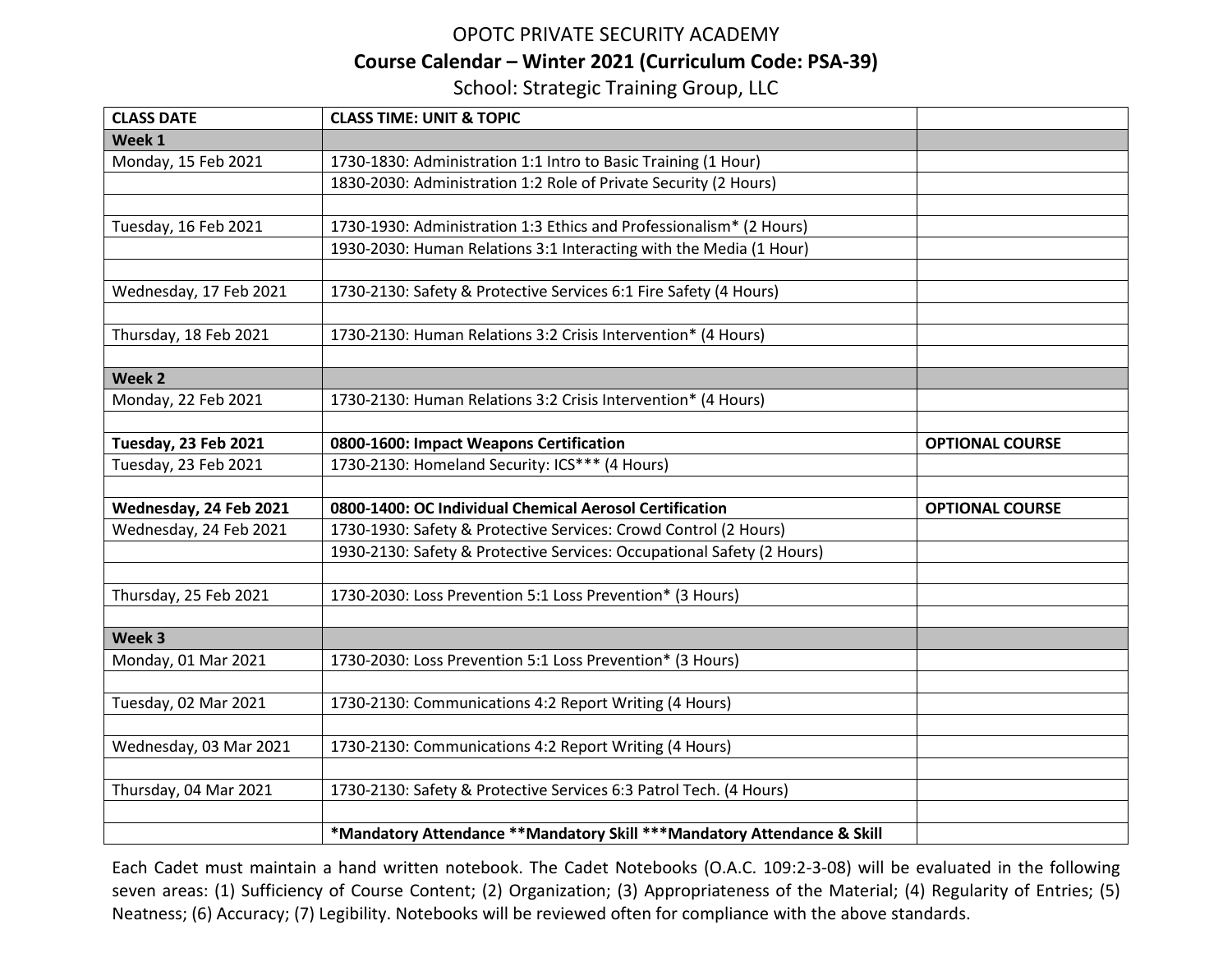## OPOTC PRIVATE SECURITY ACADEMY **Course Calendar – Winter 2021 (Curriculum Code: PSA-39)**

School: Strategic Training Group, LLC

| <b>CLASS DATE</b>          | <b>CLASS TIME: UNIT &amp; TOPIC</b>                                     |                        |
|----------------------------|-------------------------------------------------------------------------|------------------------|
| Week 4                     |                                                                         |                        |
| Monday, 08 Mar 2021        | 1730-2130: Safety & Protective Services 6:3 Patrol Tech. (4 Hours)      |                        |
|                            |                                                                         |                        |
| Tuesday, 09 Mar 2021       | 1630-2130: Human Relations 3:7 Community Diversity* (5 Hours)           |                        |
|                            |                                                                         |                        |
| Wednesday, 10 Mar 2021     | 1630-1730: Human Relations 3:7 Community Diversity* (1 Hour)            |                        |
|                            | 1730-2130: Human Relations 3:3 Drug Awareness (4 Hours)                 |                        |
| Thursday, 11 Mar 2021      | Homeland Security: 10:1 Terrorism Awareness (4 Hours)                   |                        |
|                            |                                                                         |                        |
| Saturday, 13 Mar 2021      | 0800-1830: Firearms 9:2 Semi-Auto - Classroom ***                       | <b>OPTIONAL COURSE</b> |
| <b>Sunday, 14 Mar 2021</b> | 0800-1830: Firearms 9:2 Semi-Auto - Range ***                           | <b>OPTIONAL COURSE</b> |
|                            |                                                                         |                        |
| Week 5                     |                                                                         |                        |
| Monday, 15 Mar 2021        | 1730-1930: Human Relations 3:5 Juveniles (2 Hours)                      |                        |
|                            | 1930-2130: Communications 4:3 Interviews (2 Hours)                      |                        |
|                            |                                                                         |                        |
| Tuesday, 16 Mar 2021       | 1730-2130: Homeland Security 10:3 NIMS*** (4 Hours)                     |                        |
| Wednesday, 17 Mar 2021     | 1730-1930: Legal 2:1 Overview of CJ System (2 Hours)                    |                        |
|                            | 1930-2130: Legal 2:3 Liability* (2 Hours)                               |                        |
|                            |                                                                         |                        |
| Thursday, 18 Mar 2021      | 1730-1930: Legal 2:7 Testifying (2 Hours)                               |                        |
|                            |                                                                         |                        |
| Week 6                     |                                                                         |                        |
| Monday, 22 Mar 2021        | First Aid / CPR / AED 8:1 First Aid***(4 Hours)                         |                        |
|                            |                                                                         |                        |
|                            | *Mandatory Attendance **Mandatory Skill ***Mandatory Attendance & Skill |                        |

Each Cadet must maintain a hand written notebook. The Cadet Notebooks (O.A.C. 109:2-3-08) will be evaluated in the following seven areas: (1) Sufficiency of Course Content; (2) Organization; (3) Appropriateness of the Material; (4) Regularity of Entries; (5) Neatness; (6) Accuracy; (7) Legibility. Notebooks will be reviewed often for compliance with the above standards.